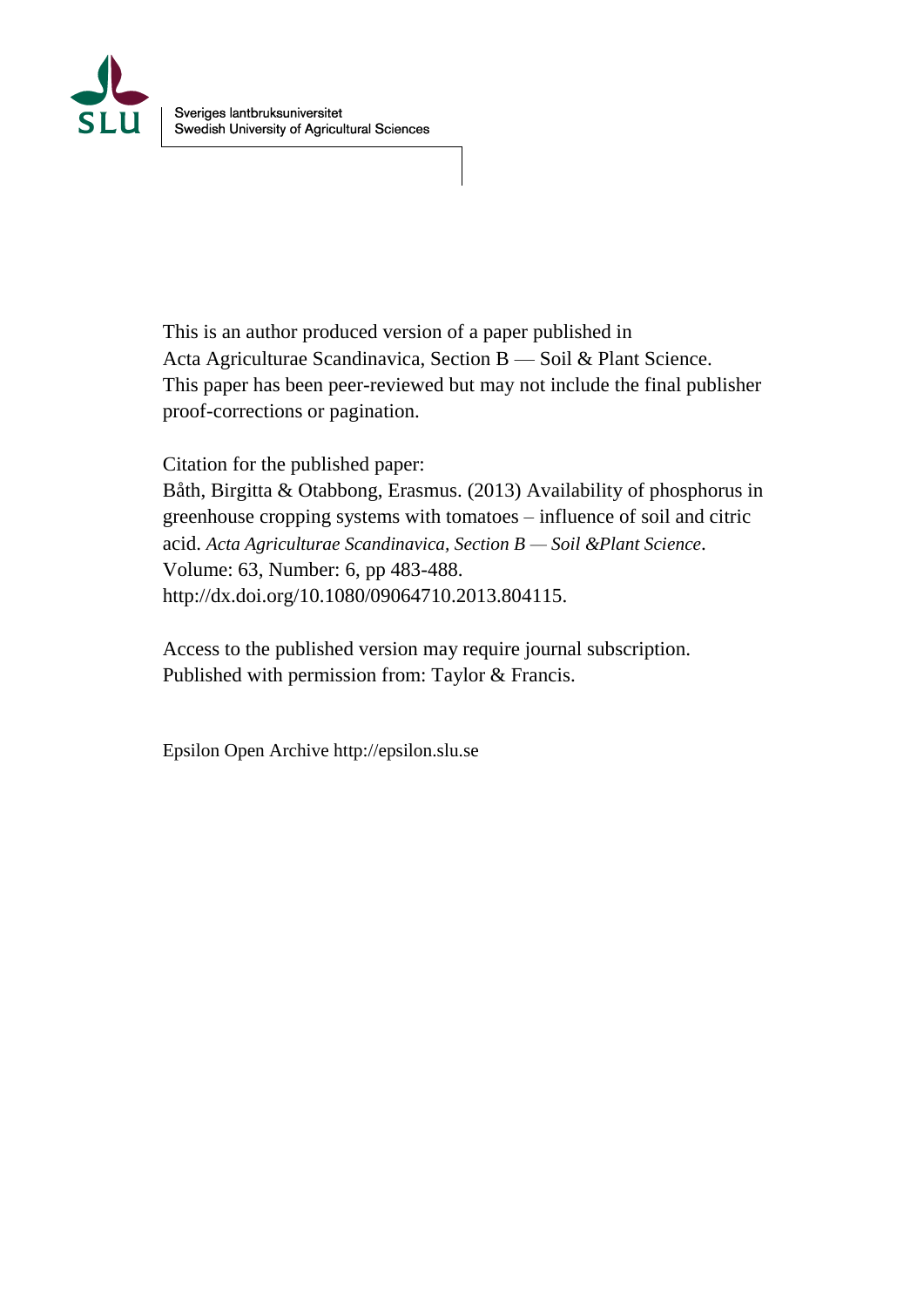# **Availability of phosphorus in greenhouse cropping systems with tomatoes** - **influence of soil and citric acid -**

# BIRGITTA BÅTH $^{1\ast}$ , ERASMUS OTABBONG $^{2}$

*1 SLU, Department of Crop Production Ecology, Box 7043, SE-750 07 Uppsala, Sweden 2 SLU, Department of Soil and Environment, Box 7014, SE-750 07 Uppsala, Sweden*

\* corresponding author: mail:birgitta.bath@vpe.slu.se, phone: +46 18 67 23 10

#### **Abstract**

Analyses of plant sap from organic greenhouse tomato crops show that the levels of phosphorus (P) are frequently low, despite the fact that soil analyses indicate P status in the soil to be good. In the present study, two soils (A and B) with a pH just over 6 and a high total content of N and P were investigated with respect to release of P and uptake in a tomato crop. The fertilisers primarily used on soil A was silage and bloodmeal, and on soil B Vinasse and blood meal. An incubation experiment showed that the release of P per unit time was greater from soil A than soil B. This difference between the two soils may be due to lower soil organic matter concentration, with less P sorbed by Al and Fe on soil A, and a fertiliser regime which favours a high concentration of dissolved organic carbon in this soil. Tomato plants grown for 10 weeks in the soils had greater DW production, total uptake of P and concentration of P in the leaves on soil A than on soil B. Addition of citric acid to the soils in order to mobilise P increased plant yield and uptake of N and P on soil A. Despite the increased growth, the concentration of P in plant leaves increased and the N concentration was unchanged. On soil B addition of citric acid decreased Zn uptake in the tomato plants despite good availability, resulting in a lower concentration of this micronutrient in the leaves. The plants on soil A maintained their concentrations of all micronutrients analysed, but the ratio of P to micronutrients increased. Thus for commercial organic tomato growers, adding citric acid with the irrigation water offers a possibility to increase P availability.

**Keywords:** Phosphorus, Nitrogen, Micronutrients, Tomato crop, *Solanum lycopersicum* Mill., Citric acid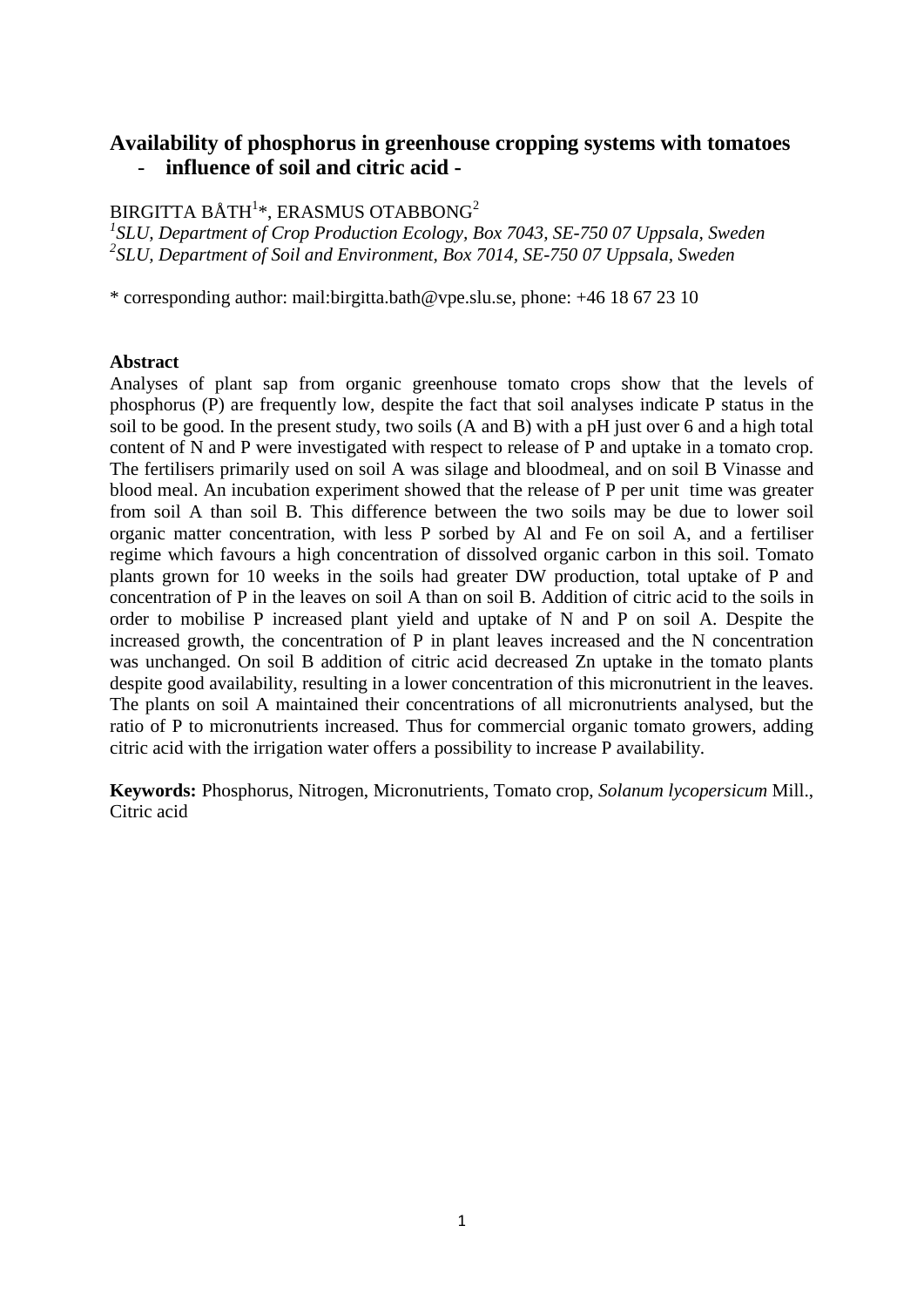#### **Introduction**

For the past ten years, a participatory research group in central Sweden has been working on issues relating to organic production of greenhouse tomatoes. An important issue for the growers in the group is to have a fertilisation strategy that prevents nutrient deficiency developing in the crop. Analyses of plant sap from existing commercial crops show that the levels of phosphorus (P) are frequently low (Magnusson *et al*., 2010), despite the fact that soil analyses indicate P status in the soil to be very good.

Phosphorus can be easily fixed in soils, primarily by sorption to mineral surfaces and soil organic matter (SOM) and by ionic association between P and iron (Fe), aluminium (Al) and calcium (Ca). A study by Ohno *et al.* (2007) showed that soils with high levels of SOM tended to have less P in solution than soils with lower levels of organic matter. The higher SOM levels were associated with higher levels of oxalate-extractable Fe and Al, and therefore higher P sorption capacity and lower sorption site occupancy. Zhang *et al.* (2005) suggested that the correlation between SOM and P sorption is the result of P sorption by Al and Fe associated with organic matter.

When soils are deficient in P, plants exude low-molecular-weight organic acids (LOAs) which can mobilise P. Therefore, a strategy to increase P availability can be to add LOAs to the growing medium. LOAs increase P availability primarily by desorption and solubilisation mechanisms. Desorption of P by addition of LOA decreases in the order tricarboxylic acid (i.e. citric) > dicarboxylic acid (i.e. malic, tartaric, oxalic) > monocarboxylic acid (i.e. acetic, formic, lactic) (Bolan *et al*., 1994; Oburger *et al*., 2011). Solubilisation is achieved by formation of organic-metal complexes (chelate) between LOAs and ions associated with P (Bolan *et al*., 1994; Hariprasad & Niranjana, 2009). The complex formation of LOAs depends on the stability constant for metal ions, which in turn depends on the number of -COOH ions and the solubility factor (pKa), with e.g. a tricarboxylic acid such as citric acid being more effective than dicarboxylic and monocarboxylic acids.

Another factor that may influence P availability to plants is fertilisation regime. Studies by Ohono & Crannell (1996) and Ohono *et al.* (2005) have shown that use of organic amendments such as animal and green manure can increase soil P availability, animal manure probably having a more long-term effect than green manure. In contrast, a very stable organic material such as sphagnum peat moss has little effect on P accumulation in plants, according to Barker (2012).

Availability of P also affects the availability of other plant nutrients. Phosphorus deficiency can give rise to nitrogen (N) deficiency through disruption of protein synthesis in the plant (Jeschke *et al.,* 1997; de Groot *et al*., 2003). Formation of organic-metal complexes (chelates) increases the plant availability of micronutrients such as Fe, zinc (Zn), manganese (Mn) and copper (Cu), but at the same time high P levels can cause deficiency of micronutrients through antagonism during uptake in the plant (Epstein & Bloom, 2005).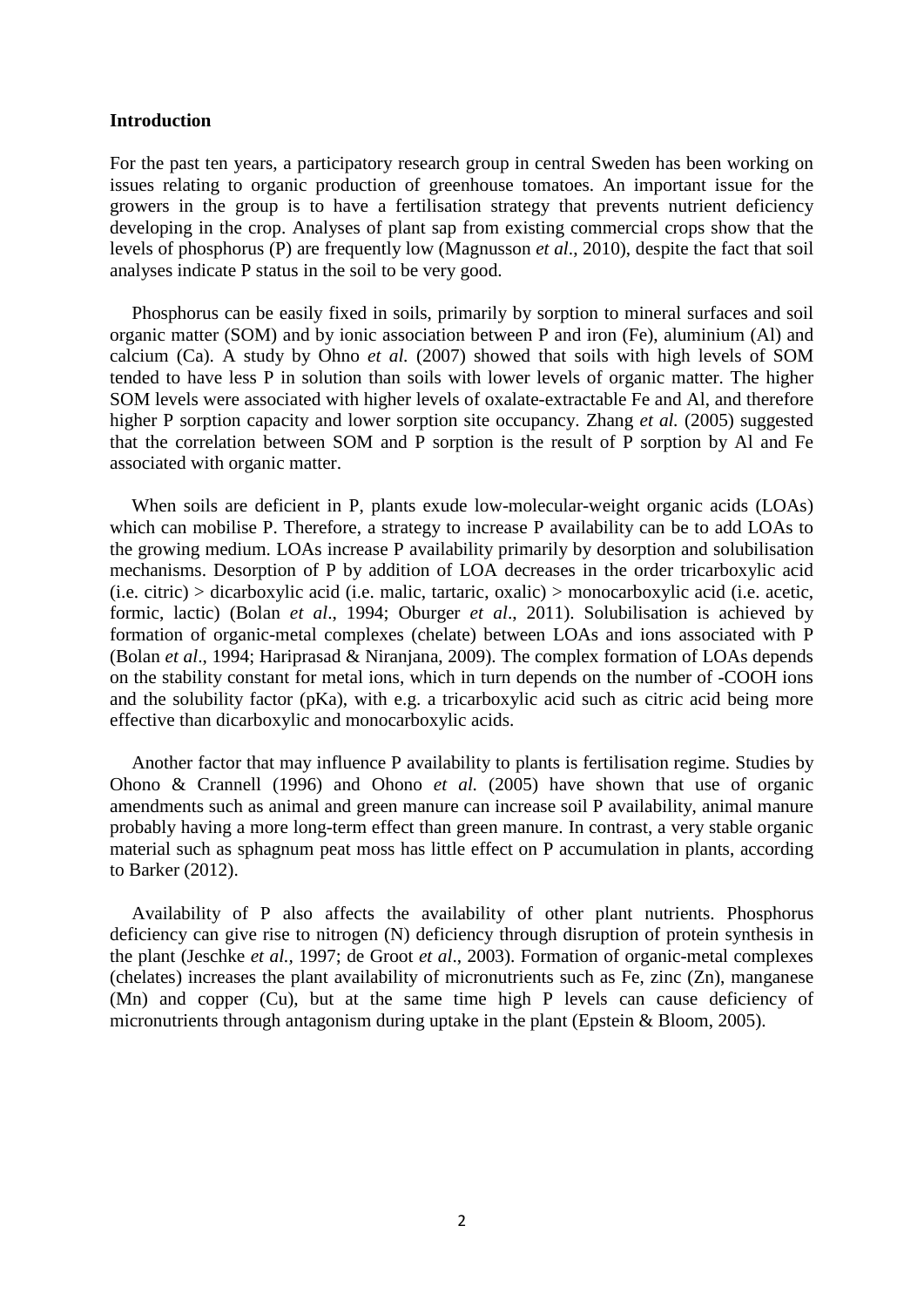The aim of the present study was to examine the effects of adding citric acid to the growing medium on P availability to a greenhouse-grown tomato crop. The soils and greenhouse-grown tomato plants were investigated with respect to:

- Release and uptake of P from soils with different chemical composition and fertilisation strategy
- The effects of adding citric acid with the irrigation water applied to the soils on: i) yield, and ii) uptake and concentrations of P, N, Fe, Mn, Zn and Cu.

### **Materials and methods**

The study was based on two soils (A and B) taken from sites where organic tomato production had been carried out for a long time. The fertiliser used for soil A was based on farmyard manure, silage and bloodmeal, while the fertiliser used for soil B was based on Vinasse, a by-product from the yeast industry that is high in N and K and low in P (Ekoväx, Slättegård), Kalimagnesia (a potassium-magnesium fertiliser) and blood meal.

The experiments on soils A and B were carried out in 2008 (year 1) and 2009 (year 2). In year 1, an incubation experiment was carried out without plants and a greenhouse experiment with tomatoes. In year 2, another greenhouse experiment was carried out on tomatoes, but in this case citric acid was added with the irrigation water in one of the two treatments per soil.

### *Characterisation of greenhouse soils*

Soil samples were taken in four beds at the two commercial sites at fixed points 0.2 m from the plants (surface soil was scraped away before sampling) to a depth of 0.3 m, with 10 sampling per bed. Each bed represented one block in the experiments. Soil A consisted of 17% clay, 9% silt, 66% sand and 16% gravel and had an organic matter content of 16%  $=124\%$ . Soil B consisted of 13% clay, 28% silt, 57% sand 2% gravel and had an organic matter content of 23%. The high levels of soil organic matter (SOM) content reflect previous organic matter amendments.

The total content of N and P was high in both soils (Table I). However, the concentration of N, P, Mn and Zn was higher in soil B (Mn and Zn were nearly twofold higher than in soil A), while the concentration of Cu and Fe was higher in soil A. The pH of both soils was just over 6, which was maintained throughout the experiment.

| Table I. Chemical composition (two-year means) of greenhouse soils A and B, which were |  |  |  |  |  |
|----------------------------------------------------------------------------------------|--|--|--|--|--|
| taken from sites of commercial organic tomato production in Sweden.                    |  |  |  |  |  |

|      |      |      |      |             |             |           | which it only sives of committee the signific volumes procession in $\omega$ |
|------|------|------|------|-------------|-------------|-----------|------------------------------------------------------------------------------|
|      |      |      | Fe   | $_{\rm Zn}$ | <u>Mn</u>   | <u>Cu</u> | pH                                                                           |
| Soil |      | $\%$ |      |             | $mgkg^{-1}$ |           | H <sub>2</sub> O                                                             |
|      | 0.62 | 0.26 | 1.23 | 62.4        | 272         | 26.3      | 6.2                                                                          |
|      | 1.08 | 0.40 | 0.85 | 118.0       | 538         | 19.2      | 6.4                                                                          |

The results of P fractionation according to Hedley *et al*. (1982) with some modifications (Otabbong & Persson, 1994) are shown in Table II. The pH in both soils was below the threshold at which Al and Fe dominate P sorption reactions (pH 8) (Tisdale *et al*., 1999). The P sorption capacity is often assumed to equal the sum of oxalate-extractable Al and Fe in low pH and non-calcareous soils (Zhang *et al.*, 2005). In the present study oxalate-P was 1 501 mg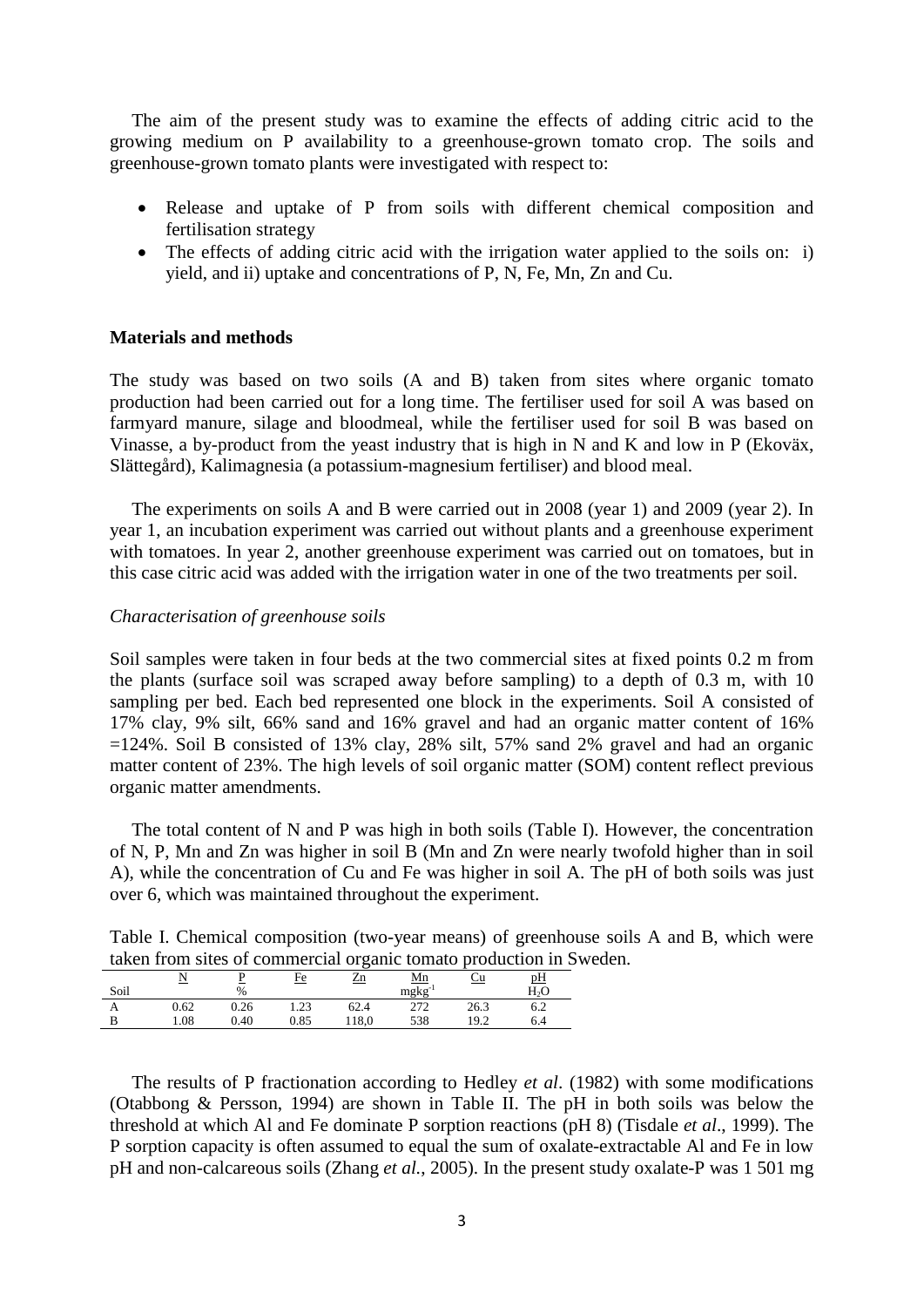$kg<sup>-1</sup>$  DM soil in soil A and 2 252 mg  $kg<sup>-1</sup>$  DM in soil B. In soil A, the concentration of organically bound P was 1 106 mg  $kg^{-1}$  DM soil (~38%), while in soil B the corresponding value was 1 828 mg (~45%).

Table II. Soil P disposition in soil samples from greenhouse soils A and B, which were taken from sites of commercial organic tomato production in Sweden. The fertilisation regime was based on farmyard manure, silage and bloodmeal on soil A and Vinasse, Kalimagnesia and bloodmeal on soil B.

|      | Soluble P | $AI-P$ |         |       | Fe-P                    | $Ca-P$ | Mineral P | <b>Total P</b> |
|------|-----------|--------|---------|-------|-------------------------|--------|-----------|----------------|
|      | Total     | Total  | Organic | Total | Organic                 | Total  | Total     |                |
| Soil |           |        |         |       | $mg \, kg^{-1}$ DM soil |        |           |                |
| A    | 151       | 948    | 761     | 553   | 345                     | 277    | 964       | 2893           |
|      | 86        | 1072   | 930     | 180   | 898                     | 441    | 1282      | 4061           |

# *Incubation experiment*

The release of P was monitored for 12 weeks in a dark climate chamber kept at a temperature of 20 °C. The soil samples (300 g DM of soil A and 200 g DM of soil B) were placed in 1-L pots without lids. Soil A contained 0.9 g total P and soil B 0.8 g total P. Distilled water was then added corresponding to the equivalent of 40% of water-holding capacity (WHC). Additional distilled water was added once a week to bring the weight back to the original level. The experiment included four replicates per soil and samples were taken at the start and then every two weeks (in week 0, 2, 4, 6, 8, 10 and 12). On each sampling occasion all soil in the pots was removed and frozen.

### *Greenhouse experiments*

The soil from the cultures was collected and placed in boxes  $(0.4 \text{ m x } 0.4 \text{ m x } 0.5 \text{ m})$  with drainage holes in the base. Distilled water was then added corresponding to 50% (year 1) and 40% (year 2) of WHC. The amounts of fresh (FW) and dry (DW) soil, N and P added to the boxes with the soil are shown in Table III.

Table III. Total amounts of plant fresh (FW) and dry (DW) weight produced on soil A and B and of N and P added with the soil in greenhouse experiments on tomatoes in years 1 and 2. Soils A and B were taken from sites of commercial organic tomato production in Sweden.

|          |                  |        |                  |                   |                  | -      |       |                    |
|----------|------------------|--------|------------------|-------------------|------------------|--------|-------|--------------------|
|          | $FW$ soil $(kg)$ |        | $DW$ soil $(kg)$ |                   | (g)              |        | P(g)  |                    |
| Soil     | Year             | Year 2 | $Vear_1$         | Year <sub>2</sub> | $v_{\text{ear}}$ | Year 2 | Year. | $v_{\text{ear }2}$ |
| $\Gamma$ | 30               | 35     | 20.1             | 25.2              | 127<br>14 I      | 156    | 54    | 66                 |
|          | っっ               | 30     | 7.6              | 16.8              | l78              | 193    | 74    | 64                 |

Six-week-old tomato plants of the variety Mecano with two tops, grafted on Maxifort, were planted on 12 March in year 1. In year 2, single-top plants of the variety Maranello, grafted on Beaufore, were planted on 20 March. The experiments, which were surrounded by border plants to even out climate differences within the greenhouse, had a completely randomised block design with four replicates, the treatments being randomly placed in each block. The temperature in the greenhouse was kept at  $\sim$ 19 °C during the day and  $\sim$ 16 °C at night. The plants were pollinated with the aid of bees. No fertilisers were added during the experiment.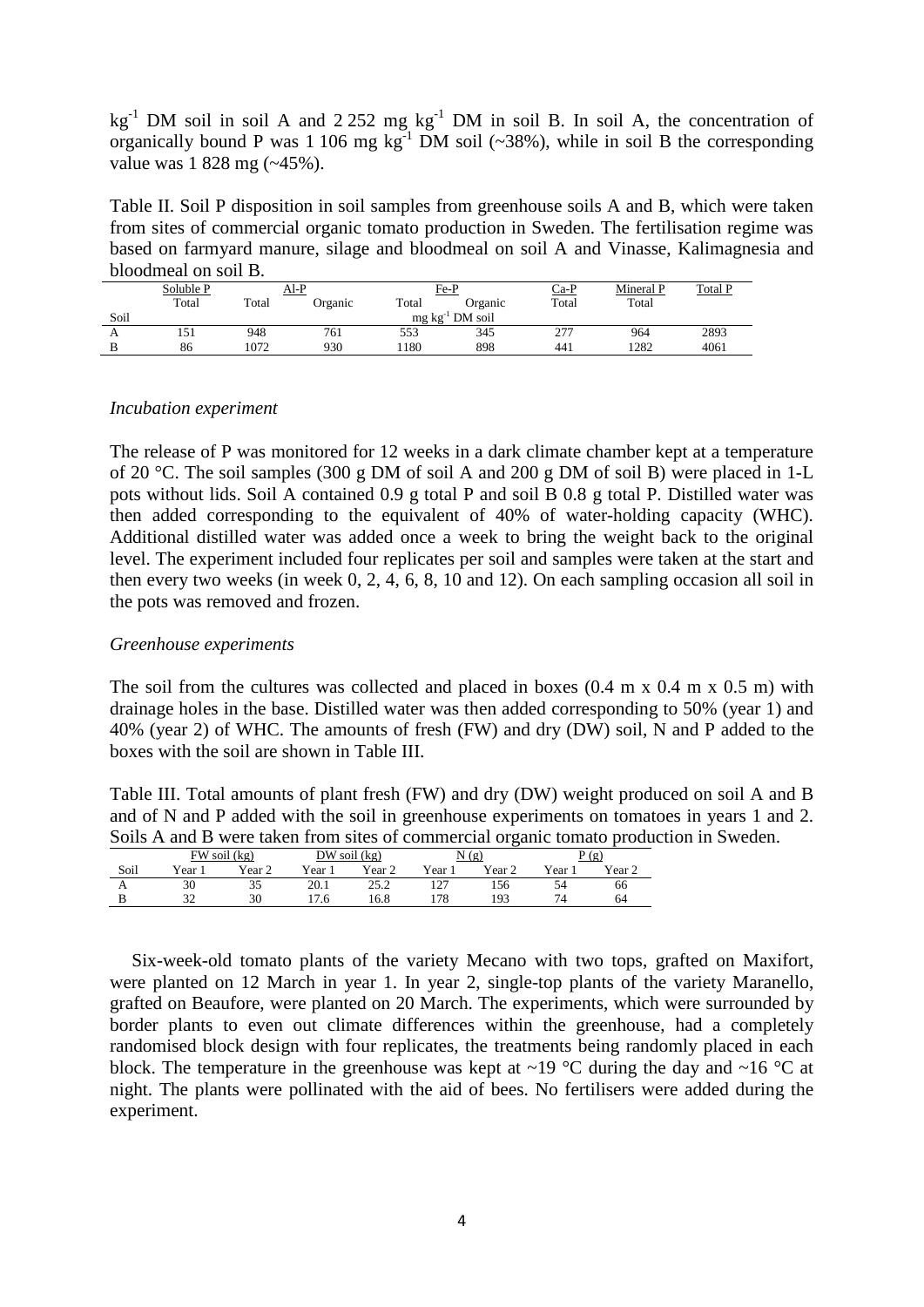In year 2, citric acid was added with the irrigation water (12 g per 25 L water) in a mixture with a pH of 3.6. This pH value lies within the range normally found in the rhizosphere (Oburger *et al.,* 2011).

The trials were terminated 10 weeks after planting, just before the first harvest, i.e. at a time when the plants are most heavily loaded and nutrient deficiency can easily develop. Yields of FW and DW were recorded for each plant. Leaf samples (three per apex) were taken from every plant; over the first truss, centrally and the upper 20 cm long leaf. The stem sample consisted of three 10 cm long pieces including a truss (without fruit), which were taken from the plant base, centre and above the topmost flowering truss. The oldest fruit in each fruit-bearing truss were pooled to one bulk sample. All plant material was dried at 80 °C and milled before chemical analysis.

# *Chemical analyses*

Soil texture was characterised by the pipette sedimentation procedure (Ljung, 1987). pH in air-dried soil was determined in water extracts, 2:1 by volume and organic matter concentration by loss on ignition, corrected for  $H_2O$  in the clay fraction. Before chemical characterisation, the soil was dried at 35 °C and sieved (2 mm mesh). The total content of N in soil and plants was analysed on a LECO analyser (CN 2000 USA) according to the Dumas method (Bremner & Hauk, 1982). Analyses of other plant nutrients were performed using an inductively coupled plasma emission spectrometer (Perkin Elmer Optima 3000 DV) after wet digestion with nitric acid  $(HNO_3)$  in the greenhouse experiment, while available P in the soil in the incubation experiment was analysed after extraction with acetic acid solution, pH 3.4 (Spurway method). Total nutrient contents were calculated based on DW (105 ºC).

# *Statistical analyses*

In the incubation experiment the variables acetic acid-extractable P and week were analysed statistically using a fitted linear model comprising the factor soil type. In the greenhouse experiments the analyses aimed to assess the effects of the factor soil type and in year two addition of citric acid on the variables tomato yield and nutrient uptake using a fitted linear model. When significant effects were found, Tukey´s method was used to compare treatment means. Means were considered significantly different at the 0.05 level. All statistical analyses were performed using JMP (9).

# **Results**

# *Soil P content and tomato crop growth and nutrient uptake, year 1*

The content of acetic acid-extractable P in the incubation experiment was greater in soil A than soil B ( $p=0.003$ ), as can be seen from the slope of the line in Figure 1. In other words, release of P per unit time was greater from soil A than soil B.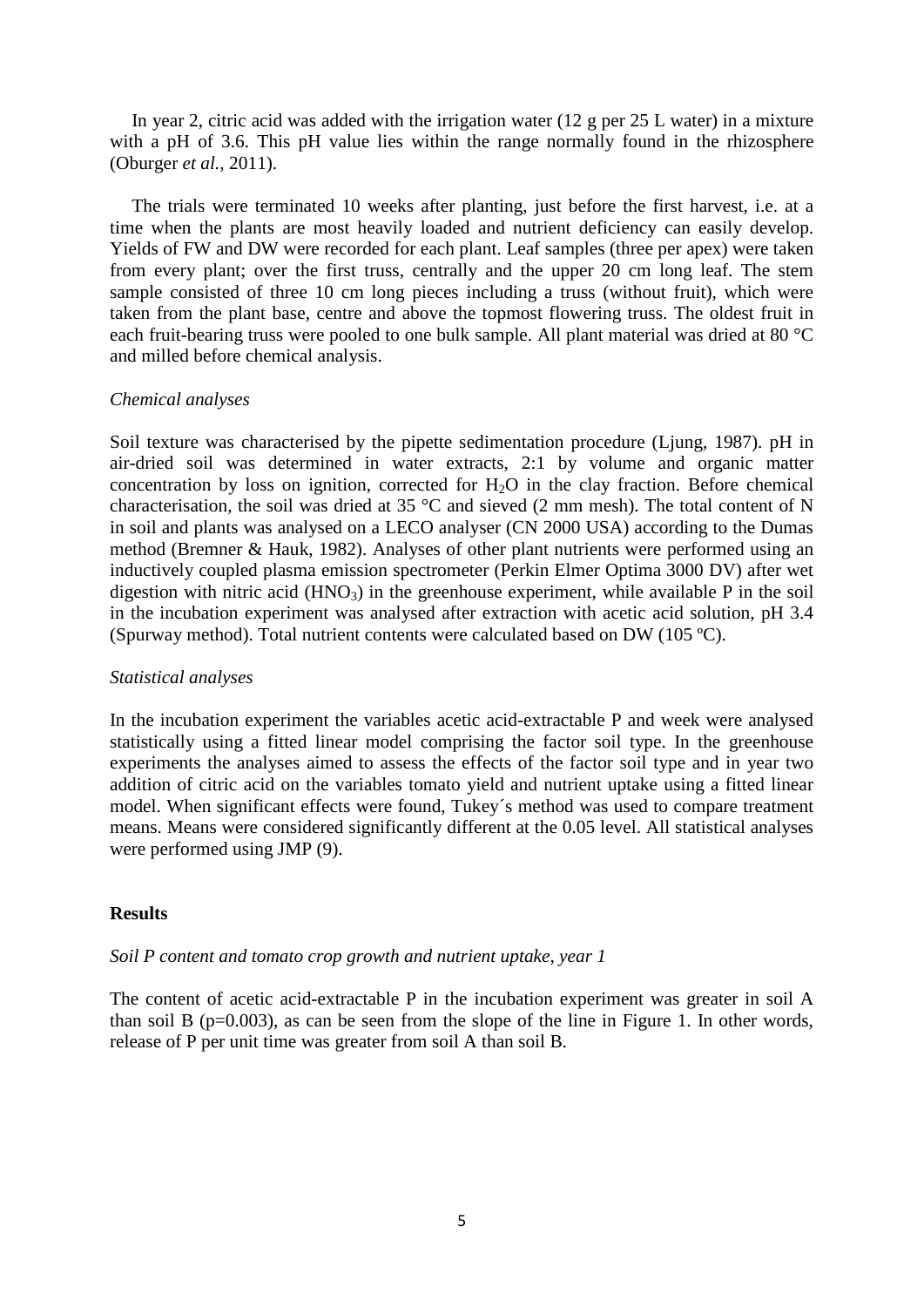

Figure 1. Content of acetic acid-extractable P (mg  $L^{-1}$  P) in soil A and soil B during the 12week incubation experiment without plants.

In the greenhouse experiment, DW production at the end of the 10-week experimental period was greater on soil A than on soil B, as were the total uptake of P and the concentration of P in the leaves (Table IV). However, yield of tomatoes was unaffected by soil.

Table IV. Yield of total biomass (DW) and fruits (FW), total P uptake in the plant and concentration of P in the leaves at the end of a 10-week greenhouse experiment with tomatoes grown on soils A and B, which were taken from sites of commercial organic tomato production in Sweden.

|      |                         | Tomato fruit            |                   |                          |  |  |
|------|-------------------------|-------------------------|-------------------|--------------------------|--|--|
|      | <u>DW</u>               |                         |                   |                          |  |  |
| Soil | $g$ plant <sup>-1</sup> | $g$ plant <sup>-1</sup> | % in leaf         | $kg$ plant <sup>-1</sup> |  |  |
|      | 391a                    | 1.7a                    | 0.49a             | 2.3a                     |  |  |
|      | 315b                    | 0.8 <sub>b</sub>        | 0.20 <sub>b</sub> | 2.3a                     |  |  |

Means within columns followed by different letters are significantly different at P<0.05

#### *Effects of adding citric acid with the irrigation water*

On soil A, addition of citric acid increased the yield of the tomato plants in terms of total DW and fruit yield (FW), and also increased uptake of N and P (Table V). Despite the increased growth, the concentration of both N and P in the plant leaves was maintained at the same level or even increased. No such differences were observed on soil B. The concentration of N and P in the leaves was low overall compared with published values (Bergmann, 1992), except when citric acid was added to soil A.

Table V. Effect of adding citric acid to the irrigation water on yield of total biomass (DW) and fruits (FW), total P uptake in the plant and concentration of P in the leaves at the end of a 10-week greenhouse experiment with tomatoes. Soils A and B were taken from sites of commercial organic tomato production in Sweden.

|      |             |                         | Tomato fruit            |                  |                         |                  |                          |
|------|-------------|-------------------------|-------------------------|------------------|-------------------------|------------------|--------------------------|
|      |             | DW                      |                         | Plant            |                         |                  | FW                       |
| Soil | Treatment   | $g$ plant <sup>-1</sup> | $g$ plant <sup>-1</sup> | % in leaf        | $g$ plant <sup>-1</sup> | % in leaf        | $kg$ plant <sup>-1</sup> |
| А    | Control     | 381c                    | 10.2b                   | 3.6a             | . .2b                   | 0.3 <sub>b</sub> | 3.1c                     |
|      | Citric acid | 506a                    | 12.9a                   | 3.6a             | 2.1a                    | 0.5a             | 4.3a                     |
| B    | Control     | 400 <sub>bc</sub>       | 8.5b                    | 2.7 <sub>b</sub> | 0.9c                    | 0.1c             | 3.4 <sub>bc</sub>        |
|      | Citric acid | 457ab                   | 8.5b                    | 2.2 <sub>b</sub> | 1.0bc                   | 0.1c             | 4.0ab                    |

Means within columns followed by different letters are significantly different at P<0.05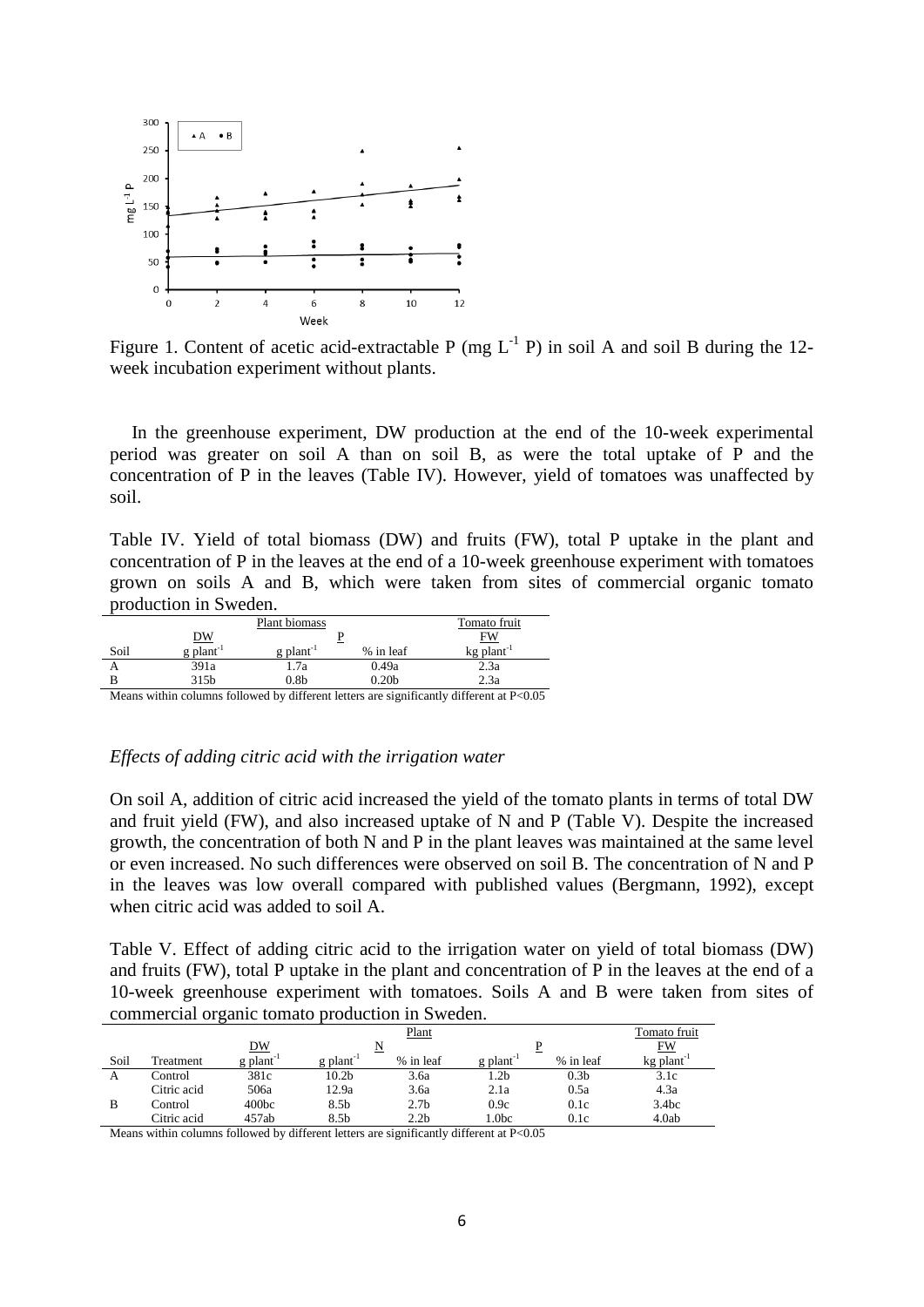As can be seen in Table VI, the concentration of Fe and Zn in the leaves was adequate (Bergmann, 1992) on both soils, while the concentration of Mn was low on soil A and that of Cu was low on soil B. Addition of citric acid with the irrigation water decreased Zn uptake in the tomato plants on soil B, while it increased Cu uptake in the plants on soil A. The concentration of Zn and Mn in the leaves decreased on soil B.

Table VI. Effect of adding citric acid to the irrigation water on total P uptake in plants and concentration of micronutrients in the leaves at the end of a 10-week greenhouse experiment with tomatoes. Soils A and B were taken from sites of commercial organic tomato production in Sweden.

|      |             | Ψu               |                  |                        |             | Mn                     |                 |          |             |
|------|-------------|------------------|------------------|------------------------|-------------|------------------------|-----------------|----------|-------------|
| Soil | Treatment   | mg plant         | ppm in leaf      | mg plant <sup>-1</sup> | ppm in leaf | mg plant <sup>-1</sup> | ppm in leaf     | mg plant | ppm in leaf |
|      | Control     | 2.0 <sub>b</sub> | 6.7a             | 20.5a                  | 10a         | 5.5b                   | 30bc            | 8.9c     | 40bc        |
|      | Citric acid | 2.9a             | 7.2a             | 25.5a                  | 100a        | 6.8b                   | 30c             | 1.7c     | 30c         |
| B    | Control     | 1.2c             | 4.1 <sub>b</sub> | 23.8a                  | 10a         | 9.3a                   | 60a             | 20.4a    | 90a         |
|      | Citric acid | 1.1c             | 3.4b             | 23.8a                  | 90a         | 8.5a                   | 40 <sub>b</sub> | 17.1b    | 60b         |

Means within columns followed by different letters are significantly different at P<0.05

The ratio of P to the micronutrients Mn, Fe, Zn and Cu in leaves increased with addition of citric acid to the irrigation water to soil A (data not shown). No such tendency was found for soil B.

#### **Discussion**

In the two soils used in this study, SOM and P sorption capacity were higher in soil B than in soil A (Tables II). In addition, P sorbed by Al and Fe associated with SOM was higher in soil B than in soil A (Table II). The release of P in the incubation experiment and the uptake of P in the greenhouse experiment in the same year were lower for soil B than soil A (Figure 1, Table IV). This agrees with previous findings by Ohno *et al.* (2007) that a higher SOM level is associated with higher P sorption capacity and lower sorption site occupancy. Börling *et al.* (2001) and Zhang *et al.* (2005) suggest that this association is the result of P sorbed by Al and Fe associated with SOM.

The greater release of P from soil A than soil B may also be due to differences in fertilisation strategy. The addition of animal manure and silage to soil A probably increased the concentration of dissolved organic carbon (DOC), both directly and via turnover of native SOM, which Ohno *et al*. (2005) found had a linear relationship with water-soluble P concentration.

Addition of citric acid with the irrigation water in the greenhouse experiment in year 2 increased P uptake by the tomato plants on soil A (Table V). The concentration of P in the leaves was rather low  $(< 0.4\%)$  on both soils, but increased in soil A when citric acid was added. This means that the availability and uptake of P increased at a faster rate than biomass growth when citric acid was added to this soil. The efficiency of LOAs in mobilising P is a function of both the amount of sorption sites and their occupancy and the P concentration in soil solution (Bolan *et al*., 1994; Guppy *et al*., 2005; Oburger *et al*., 2011). In a study with four LOAs and five soils, Oburger *et al*. (2011) observed the greatest effect at a medium to high amount of sorption sites and occupancy. They also found that in a Cambisol soil, P solubility seemed to be controlled by Al and Fe solubility, which in turn was predominantly influenced by the type of LOA. In their case citric acid caused the highest relative solubility.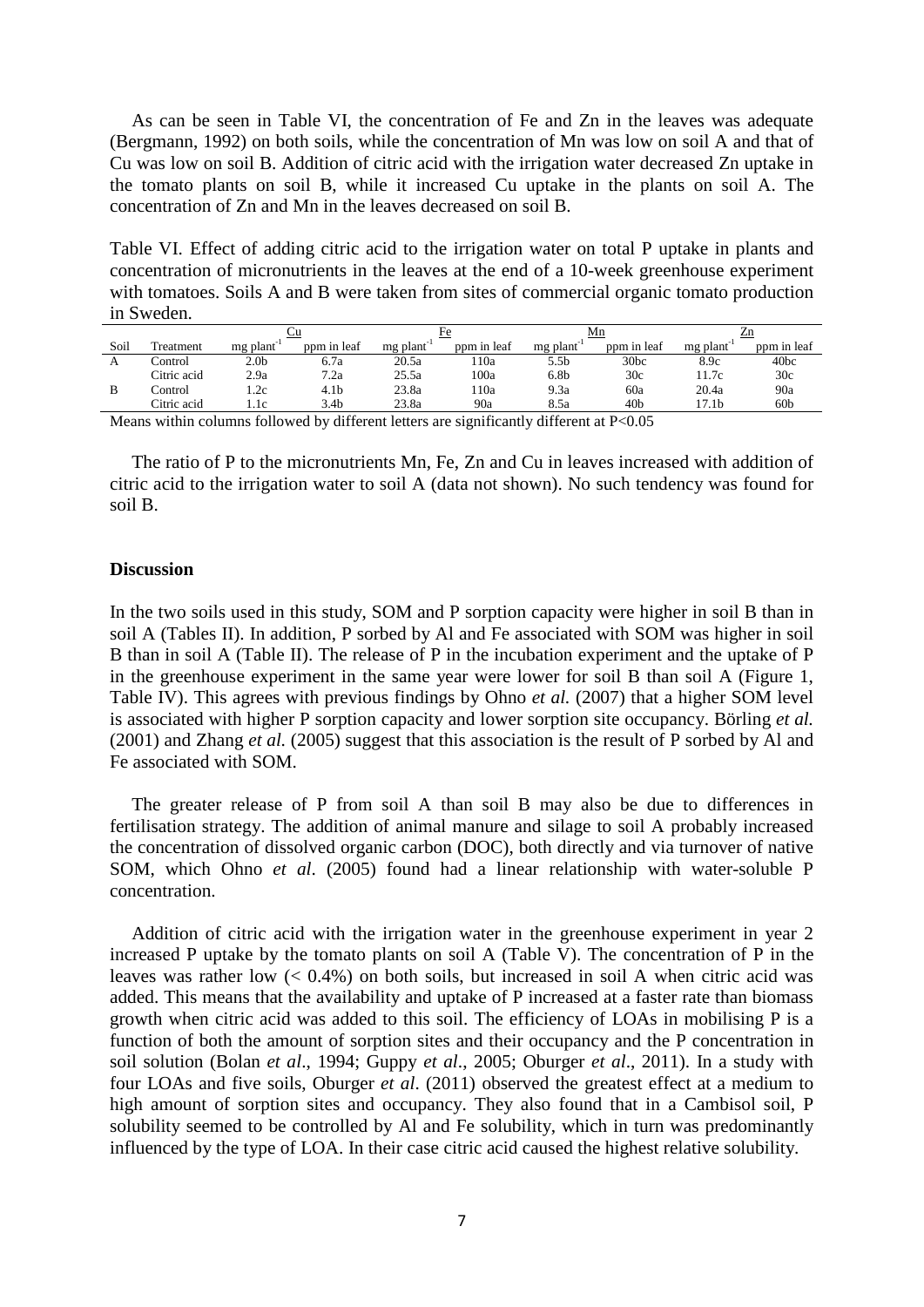Addition of citric acid with the irrigation water in the present study also increased total uptake per plant of N on soil A (Tables V and VI). The plants on this soil maintained or increased (Cu) their concentrations of all micronutrients, but the ratio of P to micronutrients increased, i.e. more P was taken up in relation to Fe, Zn, Mn and Cu. This may be partly due to slow release of these micronutrients compared with the rate of P release and partly to increased competition for uptake by the plant (Epstein & Bloom, 2005). On soil B uptake of Zn decreased, despite good availability, resulting in a lower concentration of this micronutrient in the leaves. Similarly, Zhang *et al*. (2012) found that P application depressed Zn concentration in winter wheat, while the effect of P application on Mn, Fe and Cu differed. As the content of DTPA-extractable Zn in soil was not reduced and the decreased Zn concentration could not be explained solely by the 'dilution effect', those authors argued that increased P availability in soil decreased Zn uptake by roots and/or Zn translocation from root to shoot.

Overall, the present study showed that for commercial organic tomato growers, adding citric acid with the irrigation water offers a possibility to increase P availability and thus use this limited resource in a more sustainable way.

#### **References**

- Barker, A.V. (2012). Plant growth in response to phosphorus fertilizers in acidic soils amended with limestone or organic matter. *Communication in Soil Science and Plant Analysis* , 43, 1800-1810.
- Bergmann, W. (1992). *Nutritional disorder of plants: development, visual and analytical diagnosis.* New York: G. Fisher.
- Bolan, N.S., Naidu, R., Mahimairaja, S. & Baskaran, S. (1994). Influence of low-molecular-weight organic acids on the solubilization of phosphates. *Biology and Fertility of Soils* , 18, 311-319.
- Börling, K., Otabbong, E. & Barberis, E. (2001). Phosphorus sorption in relation to soil properties in some cultivated Swedish soils. *Nutrient Cycling in Agroecosystems* , 59, 39-46.
- Bremner, J.M. & Hauk, R.D. (1982). *Advances in methodology for research on nitrogen transformation in soil.* In: Stevenson, F.J. (Ed.), Nitrogen in Agricultural soils, American Society of Agronomy, Madison, Wisconsin, pp. 467-502.
- de Groot, C.C., Marcelis, L.F.M., van den Boogaard, R., Kaiser, W.M. & Lambers, H. (2003). Interaction of nitrogen and phosphorus nutrition in determining growth. *Plant and Soil* , 248, 257-268.
- Epstein, E. & Bloom, A.J. (2005). *Nutrition of plants: Principles and perspectives*, 2<sup>nd</sup> edition, Sinauer, Sunderland, Massachusetts, USA.
- Guppy, C.N., Menzies, N.W., Moody, P.W. & Blamey, F.P.C. (2005). Competitive sorption reactions between phosphorus and organic matter in soil: a review. *Australian Journal of Soil Research* , 43, 189-202.
- Hariprasad, P & Niranjana, S.R. (2009). Isolation and characterization of phosphate solubilizing rhizobacteria to improve plant health of tomato. *Plant and Soil* , 316, 13-24.
- Hedley, M.J., Stewart, J.W.B. & Chauhan, B.S. (1982). Changes in inorganic soil phosphorus fractions induced by cultivation practices and laboratory incubations. *Soil Science American Journal* , 46, 970-976.
- Jeschke, W.D, Kirkby, E.A., Peuke, A.D., Pate, J.S. & Hartung, W. (1997). Effects of P on assimilation and transport of nitrate in intact plants of castor bean (*Ricinus communis* L.). *Journal of Experimental Botany* , 48, 75-91.
- Ljung, G. (1987). *Mekanisk analys – Beskrivning av en rationell metod för jordartsbestämning*. In Avdelningen för Lantbrukets Hydroteknik, Avdelningsmeddelande 87. SLU, Uppsala. (InSwedish)
- Magnusson, M., Ögren, E. & Homman,K. (2010). *Samband mellan odlingsförutsättningar, växtnäring och skörderesultat samt utarbetande av riktvärden för jordanalys i ekologisk tomatodling*. Rapport 4, LänsstyrelsenVästmanland, Sweden. (In Swedish)
- Oburger, E., Jones, D.L. & Wenzel, W.W. (2011). Phosphorus saturation and pH differentially regulate the efficiency of organic acid anion-mediated P solubilisation mechanisms in soil*. Plant and Soil* , 341, 363-382.
- Ohno, T. & Crannell, B.S. (1996). Green and animal-derived effects dissolved organic matter effects on phosphorus sorption. *Journal of Environmental Quality* , 25, 1137-1143.